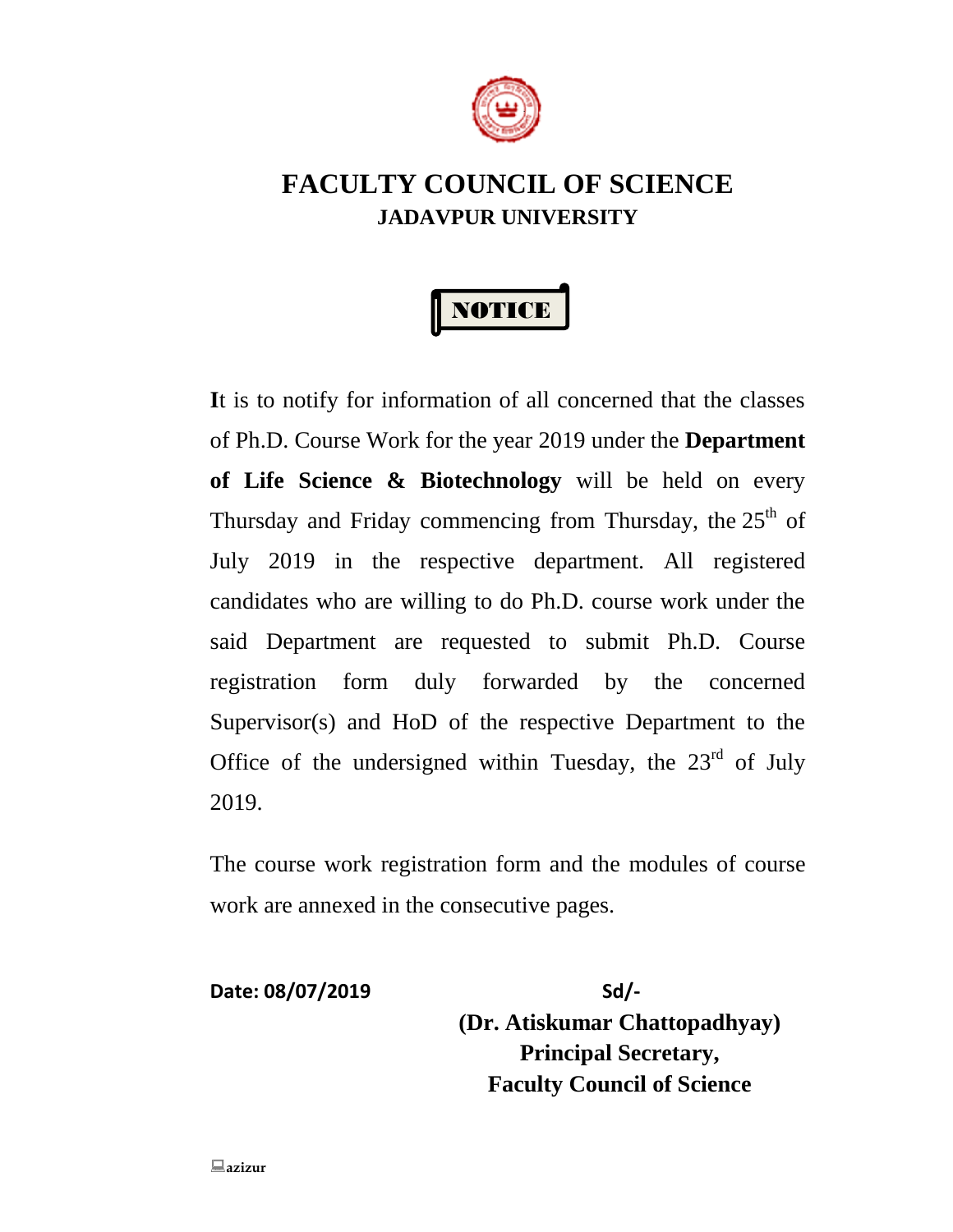

### JADAVPUR UNIVERSITY KOLKATA-700 032

## FORM FOR COURSE REGISTRATION FOR PH.D.SCHOLARS (UNDER F.E.T./F.SC./F.A.)

# DEPARTMENT/SCHOOL/INSTITUTION : **LIFE SC. & BIOTECHNOLOGY** (in which registered for Ph.D.)

(ENROLMENT FOR SEMESTER: JULY/DECEMBER, JANUARY/JUNE)

1. Name in full (in Block letters) : \_\_\_\_\_\_\_\_\_\_\_\_\_\_\_\_\_\_\_\_\_\_\_\_\_\_\_\_\_\_\_\_\_\_\_\_

2. Sex(Male/Female) : \_\_\_\_\_\_\_\_\_\_\_\_\_\_\_

3. Address for Communication: \_\_\_\_\_\_\_\_\_\_\_\_\_\_\_\_\_\_\_\_\_\_\_\_\_\_\_\_\_\_\_\_\_\_\_\_\_\_\_\_

\_\_\_\_\_\_\_\_\_\_\_\_\_\_\_\_\_\_\_\_\_\_\_\_\_\_\_\_\_\_\_\_\_\_\_\_\_\_\_

4. Phone No.\_\_\_\_\_\_\_\_\_\_ Mobile No.\_\_\_\_\_\_\_\_\_\_\_\_\_\_

5. Course Taken:

|    | Sl.No. Name of Subject/course  | <b>Subject Code</b> | Dept./School/Institution<br>under which subject offered |
|----|--------------------------------|---------------------|---------------------------------------------------------|
| 1. | <b>Research Methodology</b>    | A                   |                                                         |
| 2. | <b>Review of Research Work</b> | B                   |                                                         |
| 3. |                                |                     |                                                         |
| 4. |                                |                     |                                                         |
| 5. |                                |                     |                                                         |
| 6. |                                |                     |                                                         |

Date: \_\_\_\_\_\_\_\_\_\_\_\_ Signature of the student in full

**Head of the Department/Director of School Supervisor(s)**

# **Signature of the Dean, Faculty of Science**

Registration No. the contraction of the contraction of  $\alpha$ 

Date of Registration\_\_\_\_\_\_\_\_\_\_\_\_\_\_\_\_\_\_\_\_\_

Superintendent, Ph.D. Cell, Faculty of Science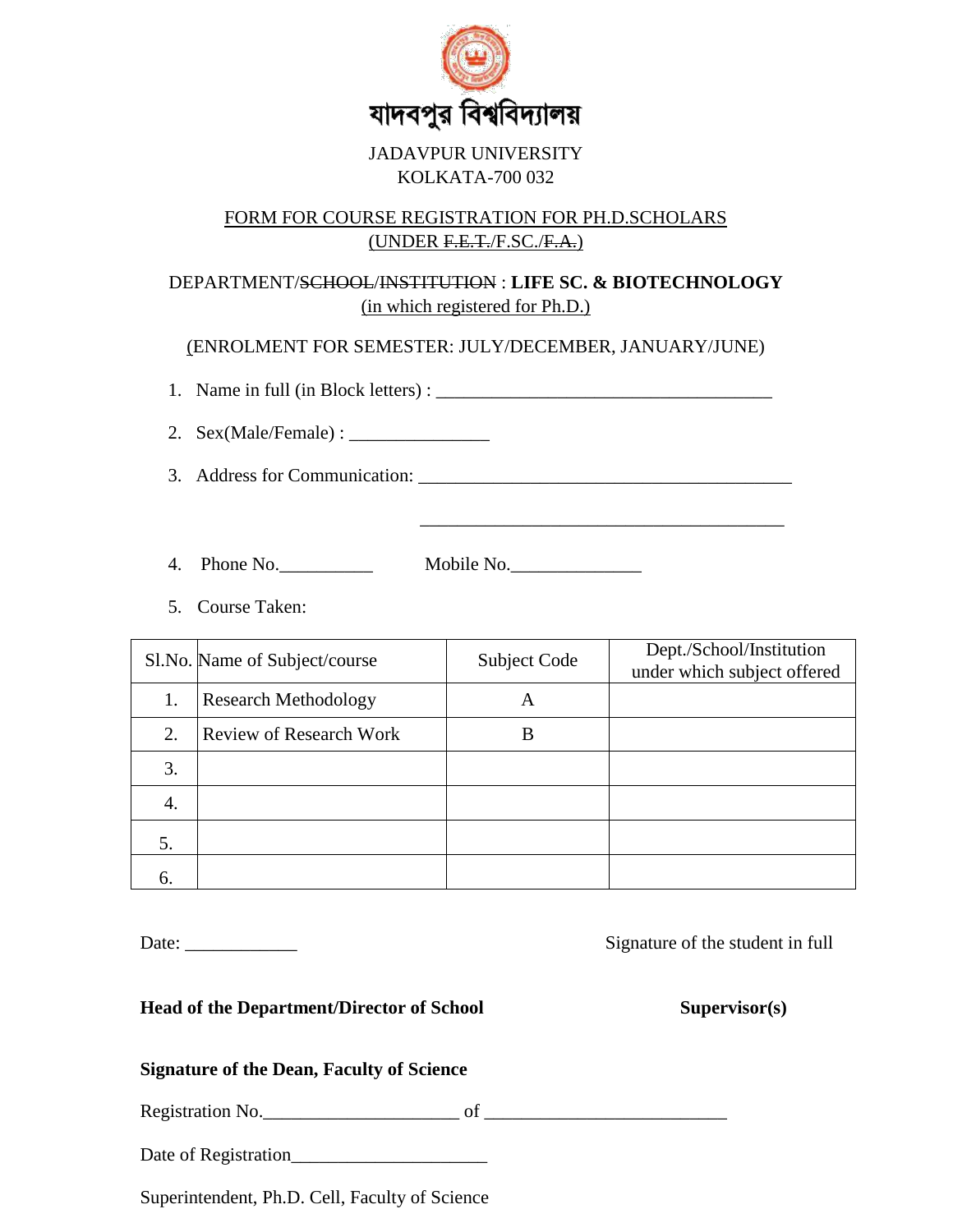# **SYLLABUS OF COURSE WORK OF PH.D(Sc.)**

# **DEPARTMENT OF LIFE SC. & BIOTECHNOLOGY**

| <b>Courses</b>                  | <b>Subject</b>                                                                                                                                                                                                                                                                                                                                                         | <b>Full Marks</b> |
|---------------------------------|------------------------------------------------------------------------------------------------------------------------------------------------------------------------------------------------------------------------------------------------------------------------------------------------------------------------------------------------------------------------|-------------------|
| <b>Compulsory</b>               | A. Research Methodology                                                                                                                                                                                                                                                                                                                                                | 50                |
| <b>Units</b>                    | B. Review of Research Work                                                                                                                                                                                                                                                                                                                                             | 50                |
|                                 | 1. Cell culture techniques                                                                                                                                                                                                                                                                                                                                             | 20                |
|                                 | 2. Microbiology                                                                                                                                                                                                                                                                                                                                                        | 20                |
| <b>Elective</b><br><b>Units</b> | 3. Introduction to Molecular Biology Techniques –<br>Applications in Biotechnology.<br>Introduction – Principles of Molecular Biology<br>❖<br>Techniques<br>DNA Molecular Technique<br>❖<br>Southern Blotting<br>❖<br>Northern Blotting<br>❖<br>Polymerase Chain Reaction(PCR)<br>❖<br>DNA sequencing<br>❖<br><b>DNA Library Construction</b><br>❖<br>Macroarrays<br>❖ | 60                |

**N.B. See the successive pages for the syllabus in detail.**

 $\overline{a}$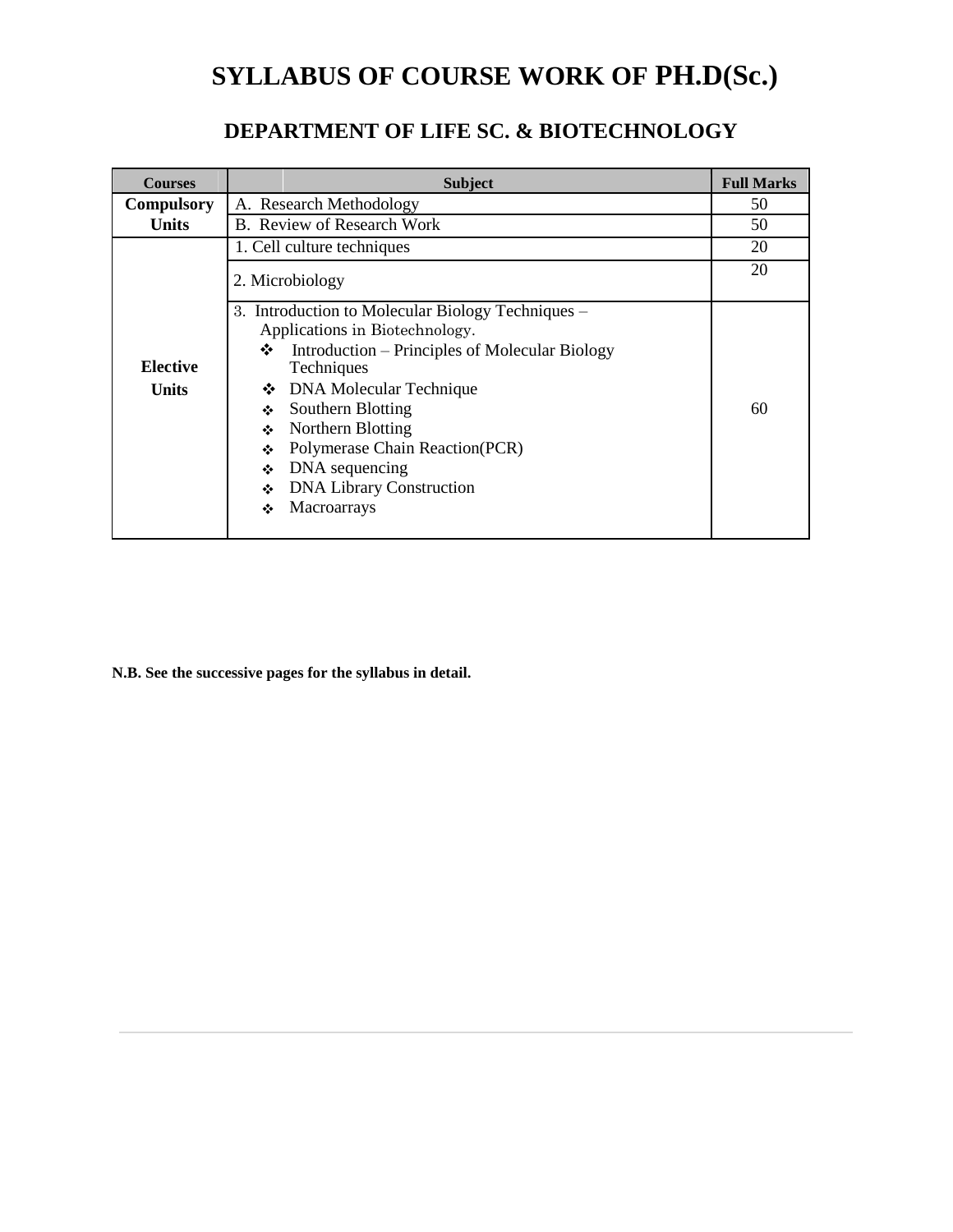# compulsory units

## **A. Research Methodology:**

**Definition of problem :** Necessity of defining problem, Technique involved in defining a problem. Surveying the available literature.

**Techniques involved in solving the problem:** Different methods used to solve a problem.

**Research Design:** Subject of study; Place of study; Reason of such study; Type of data required; Method of data collection; Periods of study; Style of data presentation.

**Developing a research plan:** Research objective; Informations required for solving the problem; Each major concept should be defined in operational terms; An overall description of the approach should be given and assumption if considered should be clearly mentioned in research plan; The details of techniques to be adopted.

**Methods of data collection:** Experimental methods.

**Analysis of data:** Various measures of relationship often used in research studies, Correlation coefficients.

**Chi-Square test:** Definition of chi-square test. Significance in Statistical analysis.

# **Computer:**

*Basic of Computer Operating System:* Using Windows – Directory structures – command structure (Document preparation, EXCEL, Power Point Presentation).

*Word Processing:* Basics of Editing and Word processing.

*Numerical analysis.*

*Figure Plotting:* Figure insertions in documents.

*Web Browsing for Research:* Usage of Webs as a tool for scientific literature survey.

*Error Analysis:* Basics of a measurement and its interpretation, mean, standard deviation, variance, correlation coefficient; Usage of packages (e.g. ORIGIN; EXCEL) for data analysis.

*Curve Fitting:* Linear and Non-linear fitting of data.

# **B. Review of Research Work:**

The relevance of the research work from the perspective of the subject – Possible ways to apply the research work in future.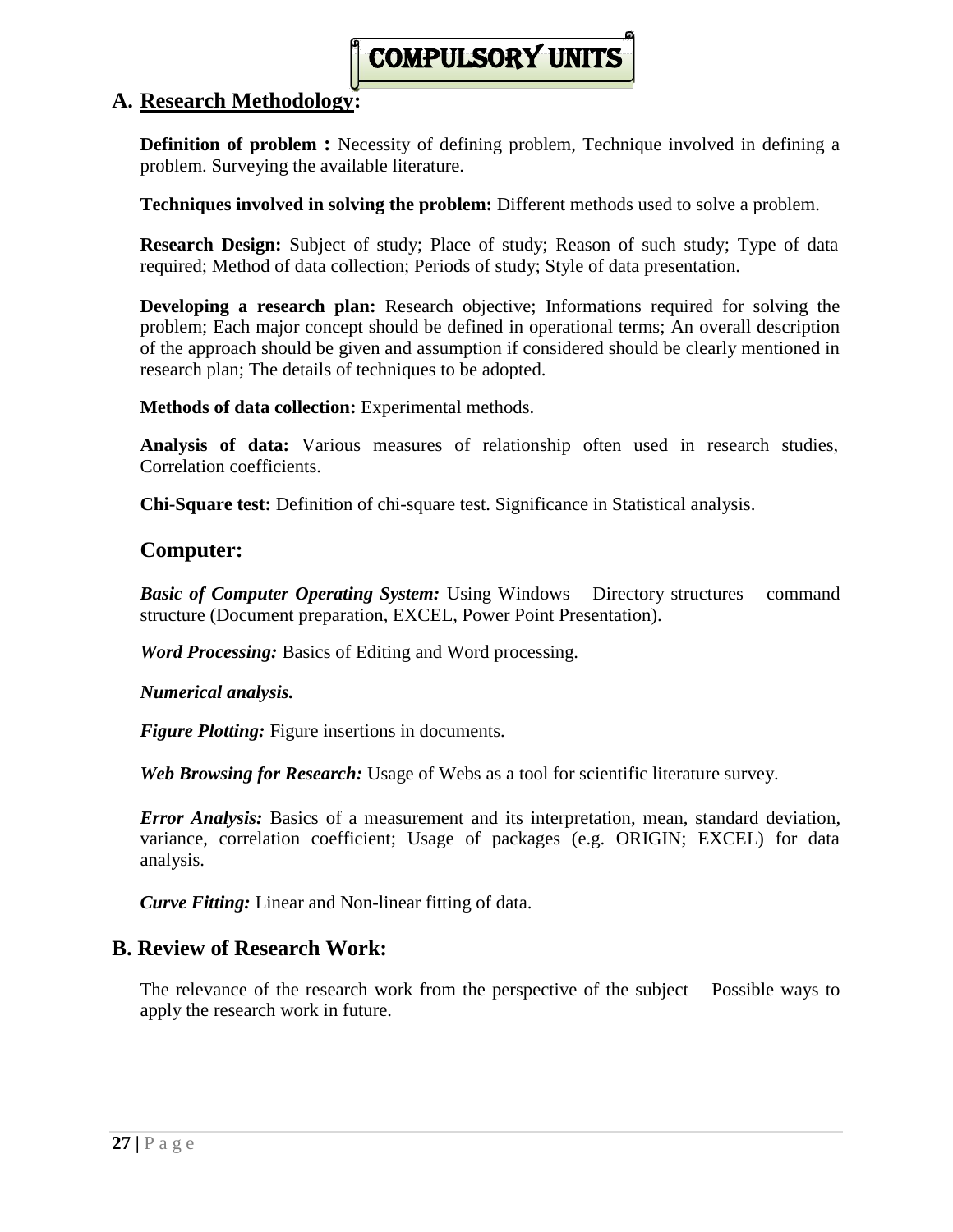

#### **Unit 1: Cell culture techniques No. of Classes: 10**

Introduction to course and lab safety, Brief review of basic lab techniques, Review / Introduction of microscope use: Light and fluorescence microscope, Cell culture: Introduction to sterile cell culture technique. Counting viable cells and subculture into multiwell plates. Cell counting using hemocytometers. Cell attachment (adhesion) and growth. Cell attachment (adhesion) and growth. Cell staining techniques: Culturing of primary cells, preparation of human chromosome, Application of primary cell culture techniques. Isolation of chromosomal DNA, Preparation of cellular extract, isolation of nuclear extract and cytoplasmic extract.

#### **Unit 2: Microbiology No. of Classes: 10**

The world of microbiology and development of microbiology as a scientific discipline, Methods of studying microbes: Introduction to various types of microbes, Growth of bacteria; Control of Microbes; Isolation, identification and characterization of bacteria Prokaryotic cell structure and function.

#### **Unit3: Introduction to Molecular Biology Techniques–Application in Biotechnology**

### **No. of Classes: 40**

#### **Introduction – Principles of Molecular Biology Techniques**

Introduction to basic and advanced information on DNA, RNA and proteins. Potential applications of molecular biology techniques in drug discovery and development will also reviewed.

#### **DNA Molecular Technique**

Isolation and purification of DNA samples from different cell types and tissues, DNA concentration techniques, restriction digestion and analysis, ligation of DNA to create recombinant molecules and "designer genes."

#### **Southern Blotting**

Agarose gel electrophoresis, DNA transfer techniques, isotopic and non-isotopic probe labeling methods, hybridization, x-film exposure, interpretation of results.

#### **Northern Blotting**

Blotting of isolated and purified total and/or  $poly(A+)$  mRNA from cells and from tissues. Denaturing gel electrophoresis, RNA transfer techniques, isotopic and non-isotopic probe labeling methods, hybridization, x-film exposure, interpretation of results.

#### **Polymerase Chain Reaction(PCR)**

Fundamentals of PCR, primer design, PCR amplification tools and techniques, hot-start PCR, TA cloning, TOPO cloning, characterization of PCR products, applications of the PCR technique, Long-range PCR and alternative amplification.

#### **DNA Sequencing**

Basics and applied methods of DNA sequencing, modern day tools and instruments for sequencing, dideoxy sequencing, 454 sequencing, Illumina, ABI SOLID, applications of sequencing in drug discovery and development, single nucleotide polymorphism (SNP)s identification and characterization techniques, SNPs applications in modern day drug discovery, CNV identification, identification of gross chromosomal deletions. Application of high throughput sequencing in genome wide association study.